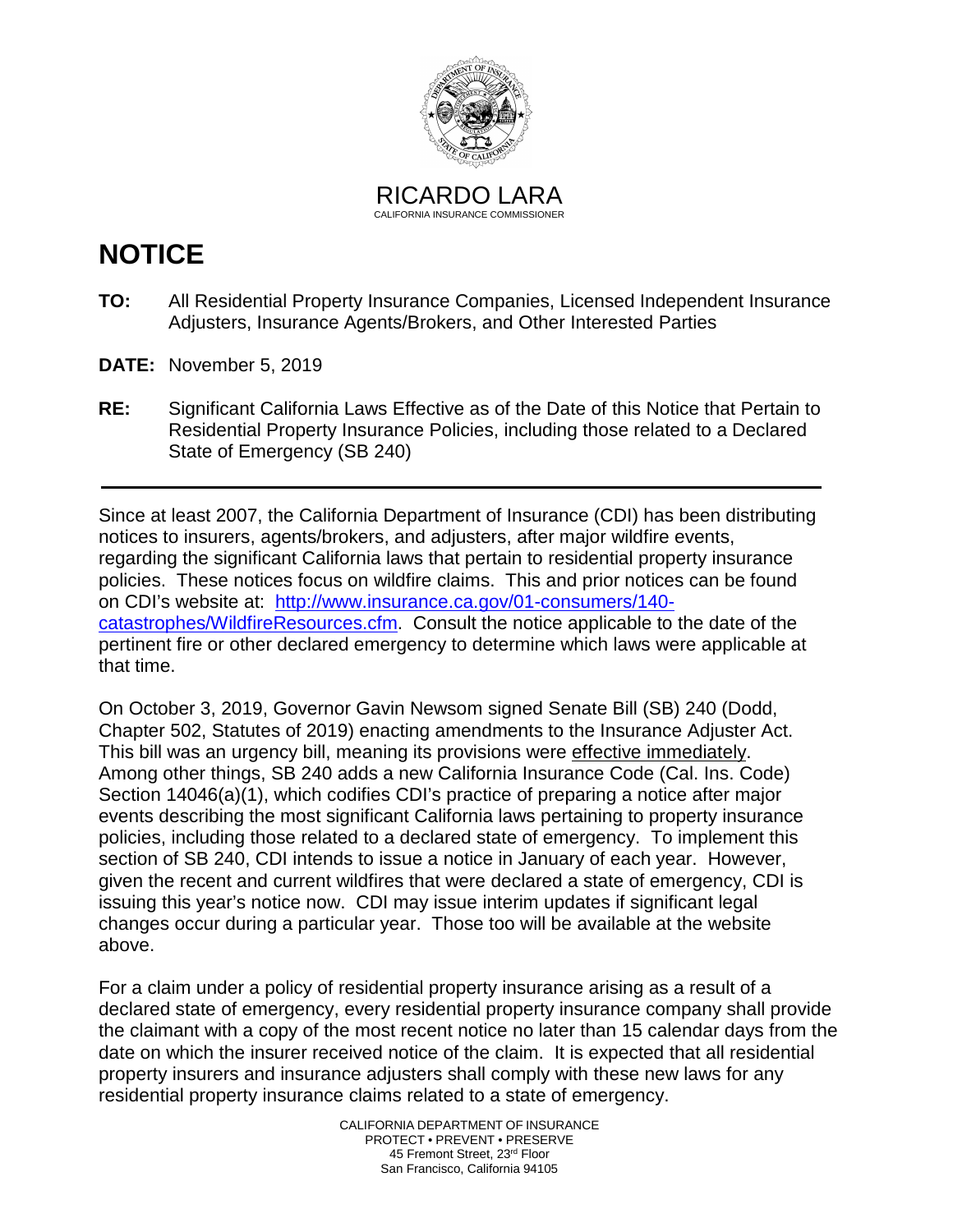# **SIGNIFICANT CLAIMS AND COVERAGE RELATED LAWS**

| <b>ISSUE</b>                                                                                | <b>INSURANCE</b><br><b>CODE SECTION</b> | <b>SUMMARY</b>                                                                                                                                                                                                                                                                                                                                                                                                                                                                                                                                                                                                                                                                                                                                                                                                                                                                                                            |
|---------------------------------------------------------------------------------------------|-----------------------------------------|---------------------------------------------------------------------------------------------------------------------------------------------------------------------------------------------------------------------------------------------------------------------------------------------------------------------------------------------------------------------------------------------------------------------------------------------------------------------------------------------------------------------------------------------------------------------------------------------------------------------------------------------------------------------------------------------------------------------------------------------------------------------------------------------------------------------------------------------------------------------------------------------------------------------------|
| <b>Time Limit to Collect Full</b><br><b>Replacement Cost</b>                                | \$2051.5(b)(1)                          | An insured will have no less than 12 months<br>(from the date that the first payment toward the<br>actual cash value is made) to collect the full<br>replacement cost of the loss, subject to the<br>policy limit. Additional extensions of six months<br>shall be provided to policyholders for good<br>cause. In the event of a loss relating to a "state"<br>of emergency," as defined in Section 8558 of the<br>Government Code, an insured will have no less<br>than 36 months (from the date that the first<br>payment toward the actual cash value is made)<br>in order to collect the full replacement cost of the<br>loss, subject to the policy limit.                                                                                                                                                                                                                                                          |
| <b>Time Limit to Collect</b><br><b>Additional Living</b><br>Expenses (ALE)                  | \$2051.5~(b)(2)                         | In the event of a covered loss relating to a state<br>of emergency, coverage for additional living<br>expenses (or loss of use) shall be for at least 24<br>months from the inception of the loss, but shall<br>be subject to other policy provisions. An insurer<br>shall grant an extension of up to 12 additional<br>months, for a total of 36 months, if an insured<br>acting in good faith and with reasonable<br>diligence encounters a delay or delays in the<br>reconstruction process that are the result of<br>circumstances beyond the control of the insured.<br>Circumstances beyond the control of the insured<br>include, but are not limited to, unavoidable<br>construction permit delays, lack of necessary<br>construction materials, and lack of available<br>contractors to perform the necessary work.<br>Additional extensions of six months shall be<br>provided to policyholders for good cause. |
| <b>Rebuilding in Current</b><br>Location or Rebuilding<br>or Replacing in a New<br>Location | \$2051.5(c)                             | An insured may use their replacement cost<br>insurance coverage to (1) rebuild at the current<br>location, (2) rebuild at a new location, or (3)<br>purchase an already built home at a new<br>location.<br>Replacement cost coverage shall include<br>payment of the building code upgrade coverage,<br>even if the insured does not incur building code<br>upgrade costs if the insured chooses to<br>purchase an already built property in another<br>location. However, the payment shall not<br>exceed the replacement cost, including the<br>building code upgrade cost, and any extended<br>replacement cost coverage, if applicable, to<br>repair, rebuild, or replace the insured structure<br>at its original location.                                                                                                                                                                                         |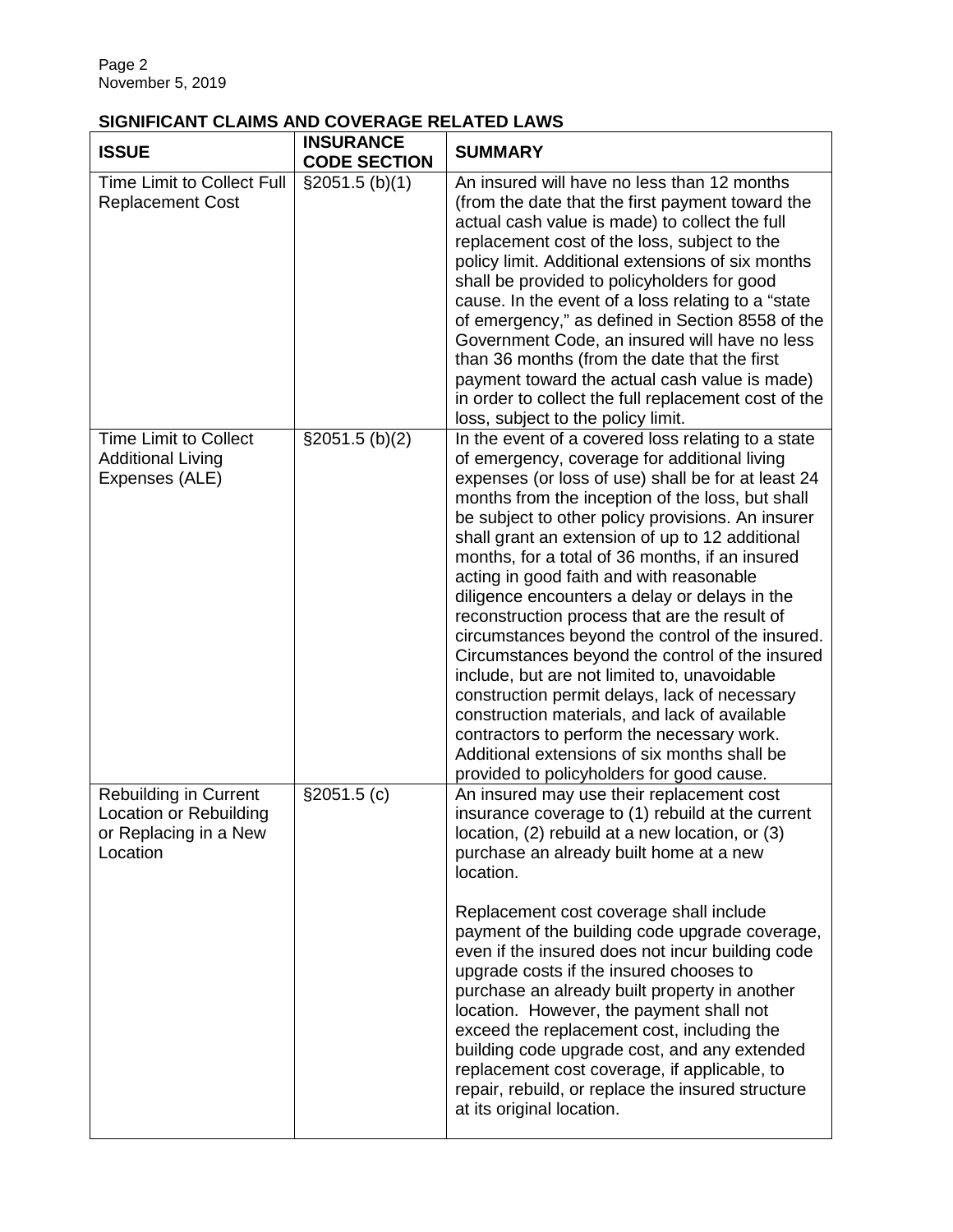# **SIGNIFICANT CLAIMS AND COVERAGE RELATED LAWS**

| <b>ISSUE</b>                            | <b>INSURANCE</b><br><b>CODE SECTION</b> | <b>SUMMARY</b>                                                                                                                                                                                                                                                                                                                                                                                                                                                                                                                                                                                                                                                                                                                                                                                                                                                                                                                                                                                                                                                                   |
|-----------------------------------------|-----------------------------------------|----------------------------------------------------------------------------------------------------------------------------------------------------------------------------------------------------------------------------------------------------------------------------------------------------------------------------------------------------------------------------------------------------------------------------------------------------------------------------------------------------------------------------------------------------------------------------------------------------------------------------------------------------------------------------------------------------------------------------------------------------------------------------------------------------------------------------------------------------------------------------------------------------------------------------------------------------------------------------------------------------------------------------------------------------------------------------------|
| <b>Changing Claims</b><br>Adjusters     | §2071 & 14047                           | If, within a six-month period, the company<br>assigns a third or subsequent adjuster to be<br>primarily responsible for a claim, the insurer<br>shall provide the insured with a written status<br>report. The written status report must include a<br>summary of any decisions or actions that are<br>substantially related to the disposition of a claim,<br>including, but not limited to, the amount of<br>losses to structures or contents, the retention or<br>consultation of design or construction<br>professionals, the amount of coverage for losses<br>to structures or contents and all items of dispute.<br>Note: In addition to the above, Cal. Ins. Code<br>§14047 requires that for a claim arising from a<br>state of emergency, if, within a six-month period,<br>an insurer assigns a third or subsequent first-<br>party real or personal property claims adjuster,<br>the insurer shall establish a primary point of<br>contact for the insured and provide the insured<br>one or more direct means of communication<br>with the primary point of contact. |
| Appraisal                               | §2071                                   | In the event of a government-declared disaster,<br>as defined in the Government Code, appraisal<br>may be requested by either the insured or the<br>insurance company but shall not be compelled.                                                                                                                                                                                                                                                                                                                                                                                                                                                                                                                                                                                                                                                                                                                                                                                                                                                                                |
| <b>Suits</b>                            | §2071                                   | No suit or action on this policy for the recovery<br>of any claim shall be sustainable in any court of<br>law or equity unless all the requirements of this<br>policy shall have been complied with, and<br>unless commenced within 12 months next after<br>inception of the loss. If the loss is related to a<br>state of emergency, the time limit to bring suit is<br>extended to 24 months after inception of the<br>loss.                                                                                                                                                                                                                                                                                                                                                                                                                                                                                                                                                                                                                                                   |
| Copy of Complete Policy<br>After a Loss | §2084                                   | After a covered loss under a policy covered by<br>Section 2071, an insurer shall provide to the<br>insured, free of charge, a complete, current copy<br>of his or her policy within 30 calendar days of<br>receipt of a request from the insured. The policy<br>must include the full insurance policy, any<br>endorsements, and the declarations page.                                                                                                                                                                                                                                                                                                                                                                                                                                                                                                                                                                                                                                                                                                                          |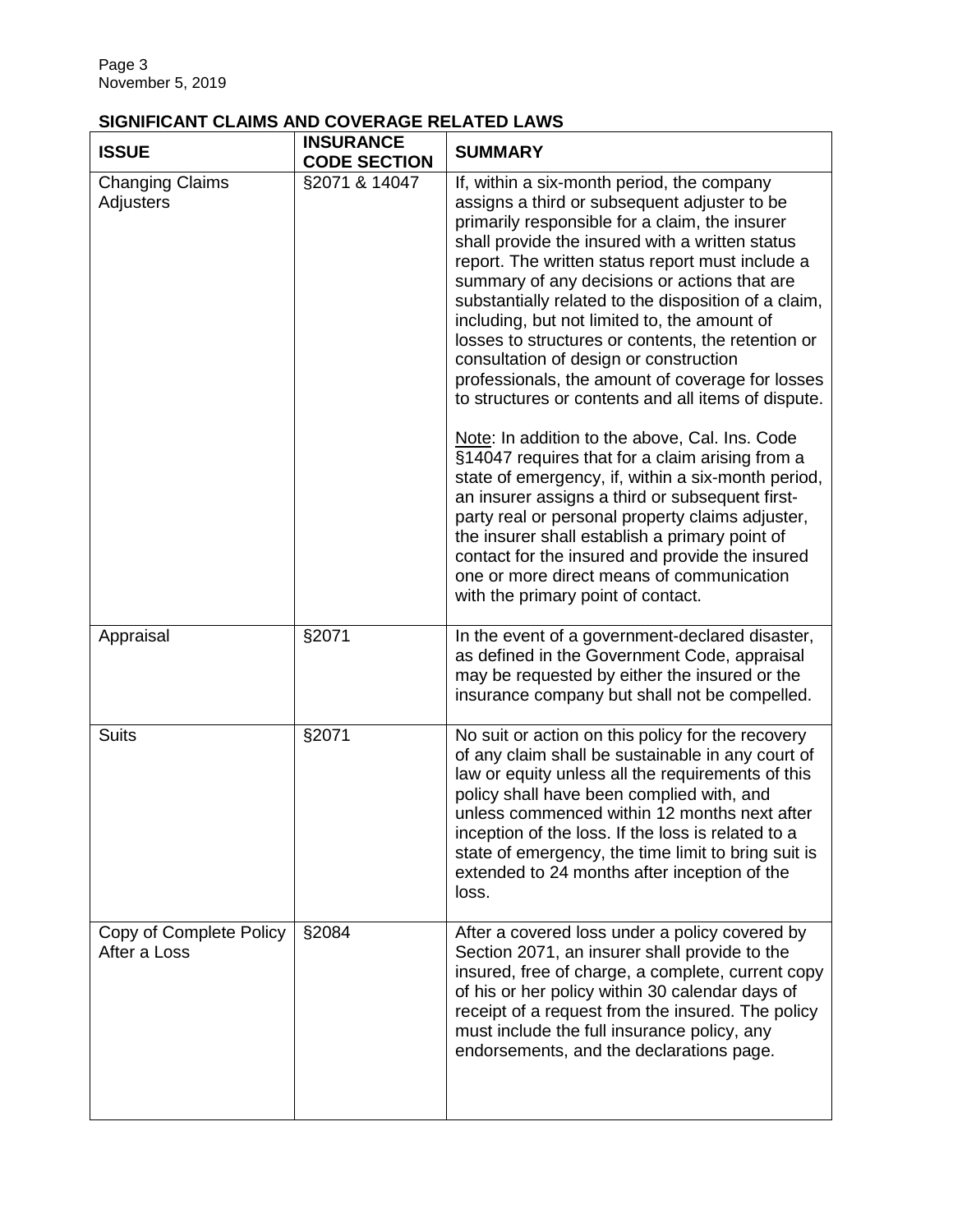### **SIGNIFICANT CLAIMS AND COVERAGE RELATED LAWS**

| <b>ISSUE</b>                    | <b>INSURANCE</b><br><b>CODE SECTION</b> | <b>SUMMARY</b>                                                                                                                                                                                                                                                                                                                                                                                                                                                                                 |
|---------------------------------|-----------------------------------------|------------------------------------------------------------------------------------------------------------------------------------------------------------------------------------------------------------------------------------------------------------------------------------------------------------------------------------------------------------------------------------------------------------------------------------------------------------------------------------------------|
| Ability to Combine<br>Coverages | §10103.7                                | In the event of a claim relating to a state of<br>emergency, an insured under a residential<br>property insurance policy shall be permitted to<br>combine payments for claims for losses up to<br>the policy limits for the primary dwelling and<br>other structures, for any of the covered<br>expenses reasonably necessary to rebuild or<br>replace the damaged or destroyed dwelling, if<br>the policy limits for coverage to rebuild or<br>replace the primary dwelling are insufficient. |

#### **SIGNIFICANT UNDERWRITING RELATED LAWS**

| <b>ISSUE</b>                                                           | <b>INSURANCE</b><br><b>CODE SECTION</b> | <b>SUMMARY</b>                                                                                                                                                                                                                                                                                                                                                                                                                                                                                                                                                                                                                                     |
|------------------------------------------------------------------------|-----------------------------------------|----------------------------------------------------------------------------------------------------------------------------------------------------------------------------------------------------------------------------------------------------------------------------------------------------------------------------------------------------------------------------------------------------------------------------------------------------------------------------------------------------------------------------------------------------------------------------------------------------------------------------------------------------|
| Adjustment of Policy<br><b>Limits on Renewal</b>                       | $\sqrt{675.1(a)(1)}$                    | If reconstruction of the primary insured structure<br>has not been completed by the time of policy<br>renewal, the insurer, prior to or at the time of<br>renewal, and after consultation by the insurer or<br>its representative with the insured as to what<br>limits and coverages might or might not be<br>needed, shall adjust the limits and coverages,<br>write an additional policy, or attach an<br>endorsement to the policy that reflects the<br>change, if any, in the insured's exposure to loss.<br>The insurer shall adjust the premium charged to<br>reflect any change in coverage.                                               |
| <b>Cancellation after Total</b><br>Loss to Primary<br><b>Structure</b> | §675.1(a)(2)                            | The insurer shall not cancel coverage while the<br>primary insured structure is being rebuilt, except<br>for the reasons specified in subdivisions (a) to<br>(e), inclusive, of Section 676. The insurer shall<br>not use the fact that the primary insured<br>structure is in damaged condition as a result of<br>the total loss as the sole basis for a decision to<br>cancel the policy pursuant to subdivision (e) of<br>that section.                                                                                                                                                                                                         |
| Non-Renewal After a<br><b>Declared Disaster</b>                        | §675.1(a)(3)                            | The insurer shall offer to, for at least the next<br>two annual renewal periods, but no less than 24<br>months of coverage from the date of the loss, to<br>renew the policy in accordance with paragraph<br>(1) if the total loss to the primary insured<br>structure was caused by a disaster, as defined<br>in subdivision (b) of Section 1689.14 of the Civil<br>Code, the loss was not also due to the<br>negligence of the insured, and losses have not<br>occurred subsequent to the disaster-related total<br>loss that relate to physical or risk changes to the<br>insured property that result in the property<br>becoming uninsurable. |